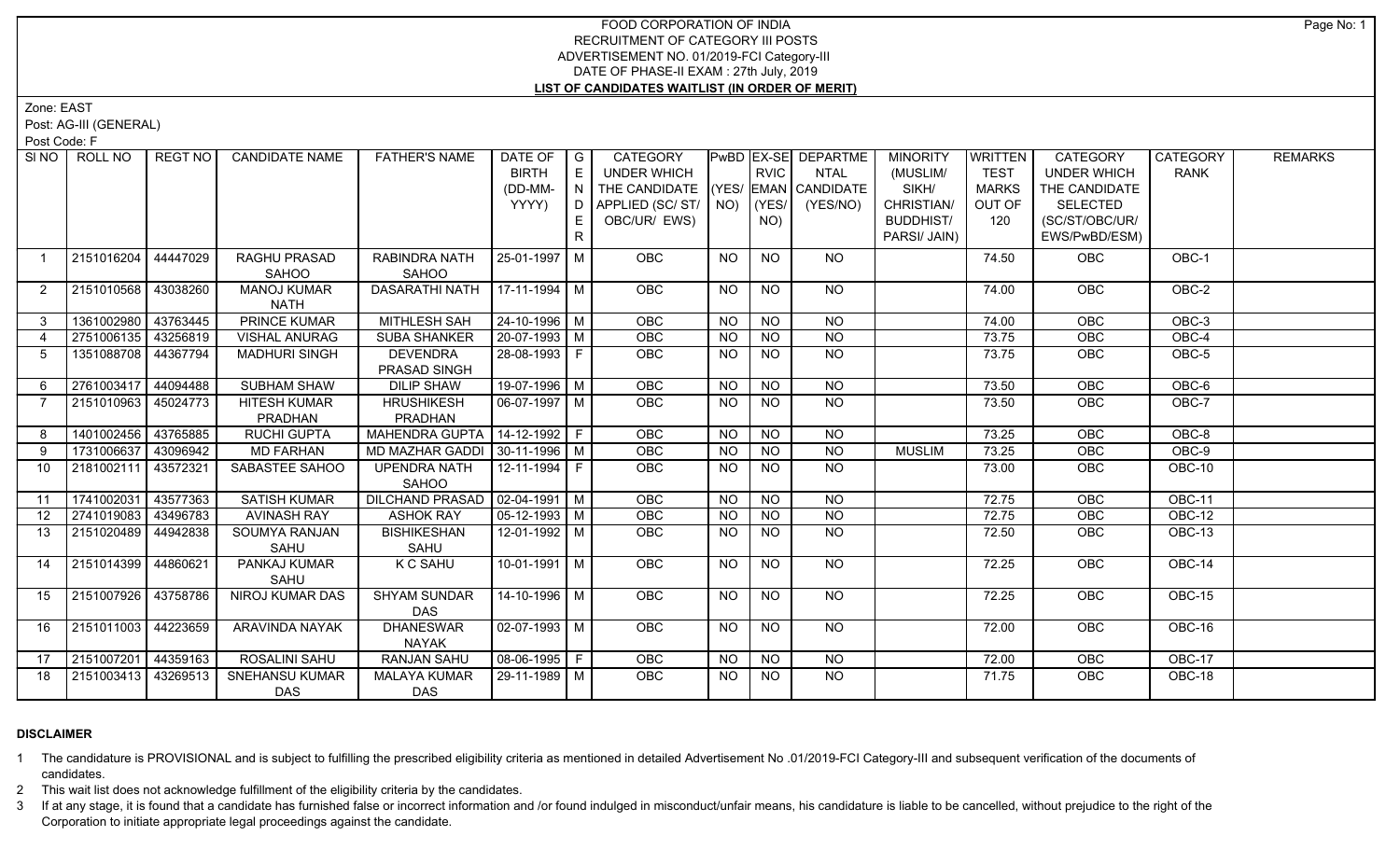# FOOD CORPORATION OF INDIA RECRUITMENT OF CATEGORY III POSTS ADVERTISEMENT NO. 01/2019-FCI Category-III DATE OF PHASE-II EXAM : 27th July, 2019 **LIST OF CANDIDATES WAITLIST (IN ORDER OF MERIT)**

Zone: EAST

Post: AG-III (GENERAL)

Post Code: F

| SI <sub>NO</sub> | ROLL NO             | REGT NO  | <b>CANDIDATE NAME</b>          | <b>FATHER'S NAME</b>                  | DATE OF<br><b>BIRTH</b> | $\overline{\phantom{a}}$ G<br>E | CATEGORY<br>UNDER WHICH            |           | <b>RVIC</b> | PwBD EX-SE DEPARTME<br><b>NTAL</b> | <b>MINORITY</b><br>(MUSLIM/ | WRITTEN<br><b>TEST</b> | CATEGORY<br><b>UNDER WHICH</b> | CATEGORY<br><b>RANK</b> | <b>REMARKS</b> |
|------------------|---------------------|----------|--------------------------------|---------------------------------------|-------------------------|---------------------------------|------------------------------------|-----------|-------------|------------------------------------|-----------------------------|------------------------|--------------------------------|-------------------------|----------------|
|                  |                     |          |                                |                                       | (DD-MM-                 |                                 | THE CANDIDATE (YES/ EMAN CANDIDATE |           |             |                                    | SIKH/                       | <b>MARKS</b>           | THE CANDIDATE                  |                         |                |
|                  |                     |          |                                |                                       | YYYY)                   |                                 | D   APPLIED (SC/ ST/   NO)         |           | $ $ (YES/   | (YES/NO)                           | CHRISTIAN/                  | OUT OF                 | <b>SELECTED</b>                |                         |                |
|                  |                     |          |                                |                                       |                         | E.                              | OBC/UR/ EWS)                       |           | NO)         |                                    | <b>BUDDHIST/</b>            | 120                    | (SC/ST/OBC/UR/                 |                         |                |
|                  |                     |          |                                |                                       |                         | $\mathsf{R}$                    |                                    |           |             |                                    | PARSI/ JAIN)                |                        | EWS/PwBD/ESM)                  |                         |                |
|                  |                     |          |                                |                                       |                         |                                 |                                    |           |             |                                    |                             |                        |                                |                         |                |
| 19               | 2191000989          | 44410786 | <b>SASWAT SUMAN</b>            | SUBIMAL PRADHAN   10-03-1991   M      |                         |                                 | <b>OBC</b>                         | <b>NO</b> | <b>NO</b>   | NO                                 |                             | 71.75                  | <b>OBC</b>                     | OBC-19                  |                |
|                  | 1321002732          | 43174514 | PRADHAN<br><b>RITESH KUMAR</b> | <b>ARUN PRASAD</b>                    | $10-01-1997$ M          |                                 | OBC                                | <b>NO</b> | <b>NO</b>   | <b>NO</b>                          |                             | 71.75                  | OBC                            | OBC-20                  |                |
| 20               |                     |          |                                |                                       |                         |                                 |                                    |           |             |                                    |                             |                        |                                |                         |                |
| 21               | 2131003661          | 44193524 | <b>LAXMIKANTA SAHU</b>         | LAXMIKANTA SAHU                       | 18-05-1992 M            |                                 | OBC                                | NO.       | <b>NO</b>   | <b>NO</b>                          |                             | 71.25                  | OBC                            | OBC-21                  |                |
| 22               | 1311005484          | 43721584 | AKANKSHA KUMARI                | <b>BIJAY SHANKAR</b><br><b>BHAGAT</b> | $ 04 - 06 - 1995 $ F    |                                 | <b>OBC</b>                         | <b>NO</b> | <b>NO</b>   | <b>NO</b>                          |                             | 71.25                  | OBC                            | OBC-22                  |                |
| 23               | 2131004033 44278519 |          | S KRISHNA KUMAR                | <b>KARUNAKAR</b>                      | 10-09-1992 M            |                                 | OBC                                | NO.       | <b>NO</b>   | $\overline{NO}$                    |                             | 71.00                  | OBC                            | <b>OBC-23</b>           |                |
|                  |                     |          |                                | <b>SUTAR</b>                          |                         |                                 |                                    |           |             |                                    |                             |                        |                                |                         |                |
| 24               | 2151003801 43225052 |          | PRAJNASHREE                    | KAMAL LOCHAN                          | 01-04-1997   F          |                                 | OBC                                | NO.       | <b>NO</b>   | NO                                 |                             | 71.00                  | OBC                            | OBC-24                  |                |
|                  |                     |          | SUBHRADIPTA HATI               | HATI                                  |                         |                                 |                                    |           |             |                                    |                             |                        |                                |                         |                |
| 25               | 1731006862          | 44948788 | <b>AQUIB RZA</b>               | <b>MD RAFIQUE</b>                     | $29 - 05 - 1994$ M      |                                 | <b>OBC</b>                         | <b>NO</b> | NO.         | NO                                 | <b>MUSLIM</b>               | 70.75                  | <b>OBC</b>                     | OBC-25                  |                |
|                  |                     |          |                                | AHMED                                 |                         |                                 |                                    |           |             |                                    |                             |                        |                                |                         |                |
| 26               | 2191002702 43682618 |          | <b>SURAJ PADHAN</b>            | <b>RUDRA PADHAN</b>                   | $12-05-1997$ M          |                                 | <b>OBC</b>                         | NO        | NO          | NO                                 |                             | 70.75                  | OBC                            | $OBC-26$                |                |
| 27               | 2151007907 44680848 |          | <b>ASIM KUMAR DAS</b>          | <b>ASHOK KUMAR</b><br>DAS             | 02-08-1991   M          |                                 | OBC                                | <b>NO</b> | <b>NO</b>   | <b>NO</b>                          |                             | 70.50                  | OBC                            | OBC-27                  |                |
| 28               | 1351044647          | 43950759 | <b>BANDANA KUMARI</b>          | SURESH PRASAD                         | $26 - 02 - 1993$ F      |                                 | OBC                                | <b>NO</b> | <b>NO</b>   | NO                                 |                             | 70.50                  | OBC                            | OBC-28                  |                |
|                  |                     |          |                                | <b>MANDAL</b>                         |                         |                                 |                                    |           |             |                                    |                             |                        |                                |                         |                |
| 29               | 2751006311 43954128 |          | <b>SACHIN KUMAR</b>            | <b>PREM SHANKAR</b>                   | $\sqrt{09-08-1995}$ M   |                                 | OBC                                | <b>NO</b> | <b>NO</b>   | NO                                 |                             | 70.50                  | OBC                            | $OBC-29$                |                |
|                  |                     |          | <b>GUPTA</b>                   | <b>GUPTA</b>                          |                         |                                 |                                    |           |             |                                    |                             |                        |                                |                         |                |
| 30               | 2161003897 43444861 |          | PRAYASI BEHERA                 | <b>CHAITANYA</b>                      | 18-01-1996 F            |                                 | OBC                                | NO.       | NO.         | NO                                 |                             | 70.50                  | OBC                            | OBC-30                  |                |
|                  |                     |          |                                | PRASAD BEHERA                         |                         |                                 |                                    |           |             |                                    |                             |                        |                                |                         |                |
| 31               | 1351020215          | 43428059 | <b>SWETA AGRAWAL</b>           | SUNIL AGRAWAL                         | $27-02-1997$ F          |                                 | OBC                                | <b>NO</b> | <b>NO</b>   | <b>NO</b>                          |                             | 70.50                  | OBC                            | <b>OBC-31</b>           |                |
| 32               | 1351072350 44213344 |          | <b>NEHA SINHA</b>              | <b>DHARMENDRA</b>                     | 27-05-1993 F            |                                 | OBC                                | NO.       | NO.         | <b>NO</b>                          |                             | 70.25                  | <b>OBC</b>                     | <b>OBC-32</b>           |                |
|                  |                     |          |                                | <b>SINGH</b>                          |                         |                                 |                                    |           |             |                                    |                             |                        |                                |                         |                |
| 33               | 1741001920 43753170 |          | <b>DIPIKA MEHTA</b>            | PRADIP MEHTA                          | 29-08-1994 F            |                                 | OBC                                | <b>NO</b> | <b>NO</b>   | <b>NO</b>                          |                             | 70.00                  | OBC                            | OBC-33                  |                |
| 34               | 1331008472          | 44059135 | RAJNANDINI KUMARI              | <b>SUNIL KUMAR</b>                    | 17-08-1996 F            |                                 | OBC                                | <b>NO</b> | <b>NO</b>   | <b>NO</b>                          |                             | 70.00                  | OBC                            | OBC-34                  |                |
| 35               | 2151007345 44838973 |          | D BIKASH RANJAN                | <b>D BISHNU KUMAR</b>                 | 02-02-1997   M          |                                 | <b>OBC</b>                         | NO.       | NO.         | <b>NO</b>                          |                             | 70.00                  | <b>OBC</b>                     | <b>OBC-35</b>           |                |
|                  |                     |          | <b>ACHARY</b>                  | <b>ACHARY</b>                         |                         |                                 |                                    |           |             |                                    |                             |                        |                                |                         |                |

# **DISCLAIMER**

1 The candidature is PROVISIONAL and is subject to fulfilling the prescribed eligibility criteria as mentioned in detailed Advertisement No .01/2019-FCI Category-III and subsequent verification of the documents of candidates.

2 This wait list does not acknowledge fulfillment of the eligibility criteria by the candidates.

3 If at any stage, it is found that a candidate has furnished false or incorrect information and /or found indulged in misconduct/unfair means, his candidature is liable to be cancelled, without prejudice to the right of t Corporation to initiate appropriate legal proceedings against the candidate.

Page No: 2